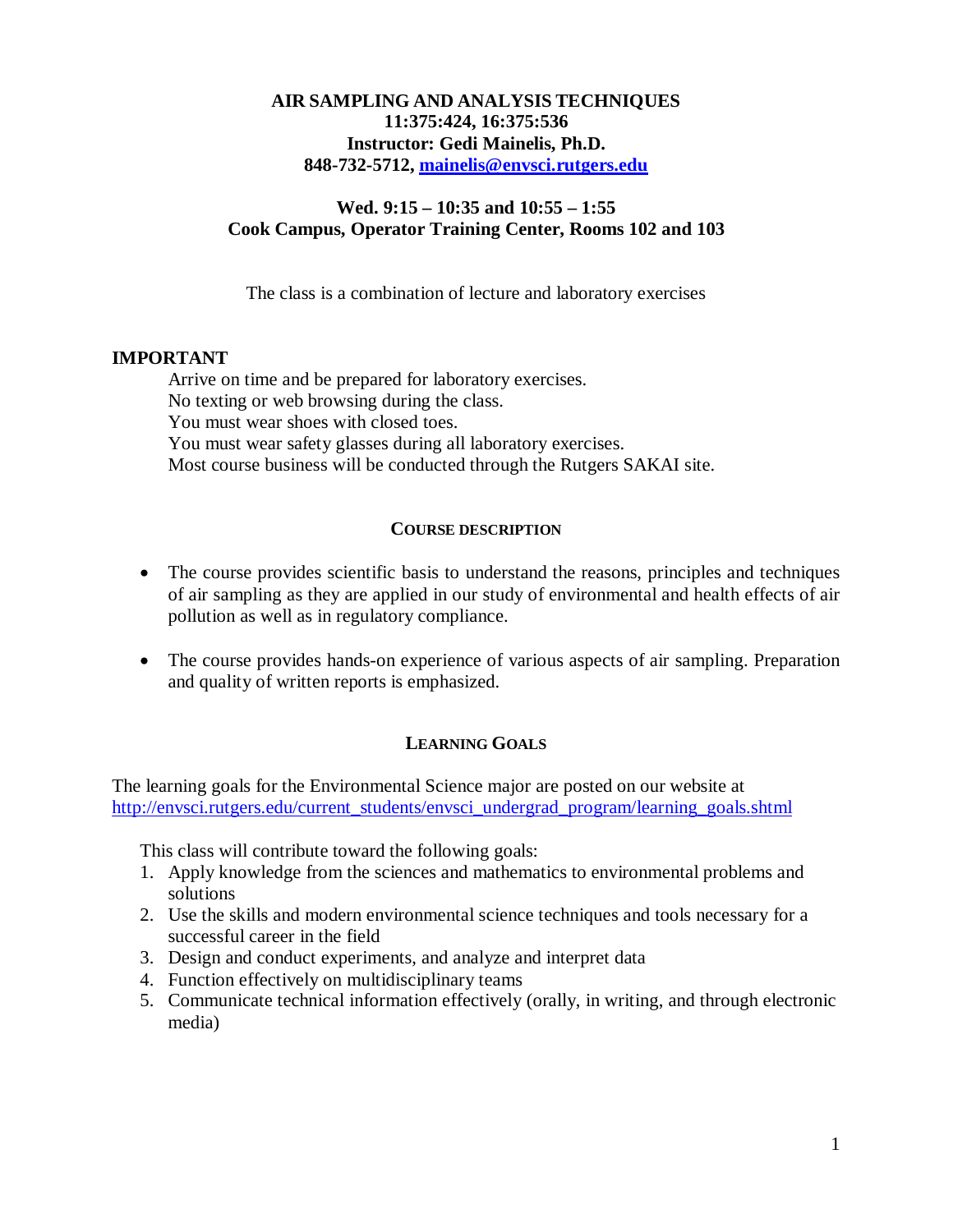# **OUTLINE**

| $\mathbf{1}$   | Lecture: Introduction to air sampling, basic gas laws, standards, calibration                                                         |
|----------------|---------------------------------------------------------------------------------------------------------------------------------------|
| $\overline{2}$ | Lecture: Introduction to air sampling, basic gas laws, standards, calibration                                                         |
|                | Lab: Calibration of wet test meter (WTM) and dry test meter (DGM)                                                                     |
| 3              | Lecture: Gas flow rate measuring devices;                                                                                             |
|                | Lab: Calibration of rotameter and air sampling train with impinger                                                                    |
| $\overline{4}$ | Lecture: Gas flow rate measuring devices; transport phenomena, Bernoulli's theorem                                                    |
|                | Lab: Calibration of a limiting orifice                                                                                                |
| 5              | Lecture: Pitot tube; Volume measuring devices; pumps.                                                                                 |
|                | Lab: "Velocity and flow measurement in a stack or duct" and "Calibration of an S-                                                     |
|                | type pitot tube"                                                                                                                      |
| 6              | Lecture: Continuation of volume measuring devices; pumps.                                                                             |
|                | Lab: Bernoulli's Theorem Demo using a Venturi Meter                                                                                   |
| $\overline{7}$ | Lecture: Exposure assessment, particle size distributions, aerosol properties                                                         |
|                | Lab: 1. Calibration of a personal sampling pump; 2. Hand pump calibration                                                             |
| 8              | Lecture: Exposure assessment, particle size distributions, aerosol properties.                                                        |
|                | Use and comparison of different flow measurement techniques.<br>Lab:                                                                  |
| 9              | <b>SPRING BREAK</b>                                                                                                                   |
| 10             | Lecture: "Biologically relevant measurements" and "Particle sampling and analysis                                                     |
|                | techniques"                                                                                                                           |
|                | Lab: Collection of airborne particles and determination of their concentration.                                                       |
| 11             | Lecture: Dynamic particle measurements                                                                                                |
|                | Lab: 1. Measurement of PM10 mass fraction using dynamic methods.                                                                      |
|                | 2. Measurement of airborne particle number concentration using an Optical Particle                                                    |
|                | Counter                                                                                                                               |
|                |                                                                                                                                       |
| 12             | Lecture: Biological aerosols.                                                                                                         |
|                | Lab: 1. Airborne particles measurement using Optical Particle Counter (OPC):                                                          |
|                | Investigation of losses.                                                                                                              |
| 13             | 2. Determination of impactor collection efficiency.<br>Lecture: Principles of CO, Ozone, SO <sub>2</sub> and NO <sub>x</sub> analysis |
|                |                                                                                                                                       |
| 14             | Lab: Measurement of biological aerosols indoors and outdoors<br><b>Lecture:</b> EPA source sampling methods; EPA Sampling train.      |
|                | Lab: Gas measurement                                                                                                                  |
|                |                                                                                                                                       |
| 15<br>16       | <b>Review. Topics</b><br><b>FINAL EXAM</b>                                                                                            |
|                |                                                                                                                                       |

# **Literature:**

- 1. 11:375:424 and 16:375:536 Laboratory manual (provided on the class website) and handouts
- 2. Lecture material and PowerPoint Presentations
- 3. Book: "Fundamentals of Air Sampling" by Gregory D. Wight, 1994, ISBN-10: 0873718267. Large portions available on Google Books.
- 4. EPA, Air Pollution Training Institute, Course 435, "Atmospheric Sampling".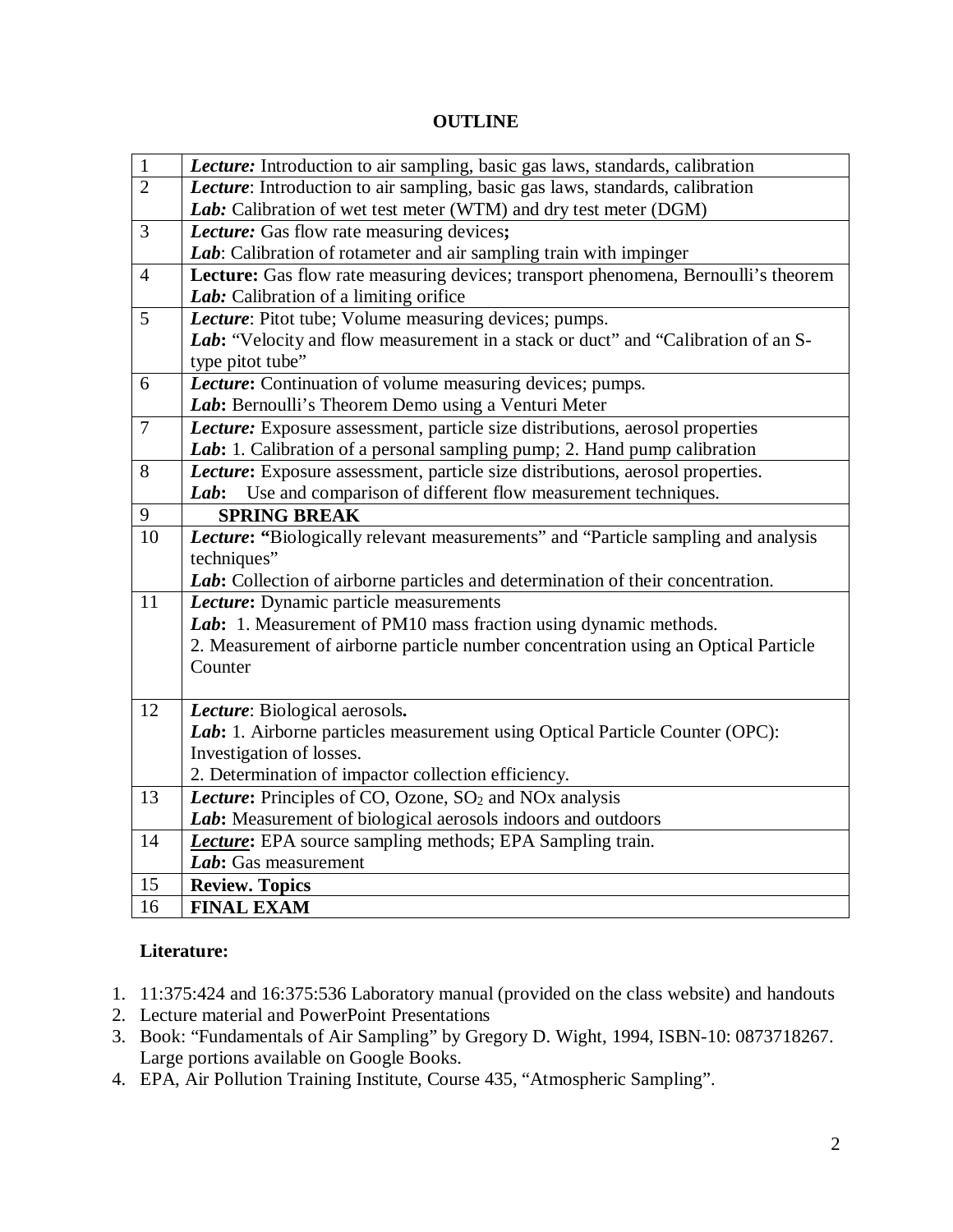## **Optional:**

- 1. "Air sampling Instruments for Evaluation of Atmospheric Contaminants", by ACGIH, 9<sup>th</sup> edition, 2001 (or newer if available).
- 2. "Aerosol technology" by W. Hinds, 1999.
- 3. "Controlled Test Atmospheres: Principles and Techniques", by Gary O. Nelson, 1982.

## *Lab reports:*

Due 1 week following the lab. Please follow the suggested format. Reports up to 1 week late will be discounted 10%. Reports more than 1 week late will be discounted 50%.

Submit the reports to SAKAI, or as email attachments to Dr. Mainelis [mainelis@envsci.rutgers.edu](mailto:mainelis@envsci.rutgers.edu) **and** TA of the class (TBD).

The report file names should indicate your name and the lab number, i.e., "Smith-Lab2.doc" or "Smith-Lab2.docx".

Grading:

Undergraduate students Graduate students

Laboratory Reports (70 %) Laboratory Reports, including a set Final Exam (30 %) of additional calculations (70 %) Final Exam (30 %)

## **ASSESSMENT ACTIVITIES**

1. Apply knowledge from the sciences and mathematics to environmental problems and solutions

## Instructional Activity

Students will be instructed how to measure the presence of airborne particulate matter in indoor and outdoor environments.

Students will be instructed how to measures the presence of biological aerosols in indoor and outdoor environments.

## Assessment Activity

Student reports detailing the process, results and interpretation of measuring the concentration of airborne particulate matter in indoors and outdoors (50% of assessment).

Student reports detailing the process, results and interpretation of measuring the presence of biological aerosols indoors and outdoors (50% of assessment).

2. Use the skills and modern environmental science techniques and tools necessary for a successful career in the field

## Instructional Activity

Measurement and calculation of pollutant penetration/losses through sampling lines.

## Assessment Activity

Student reports detailing the process, results and interpretation of pollutant penetration/losses through sampling lines (100% of assessment).